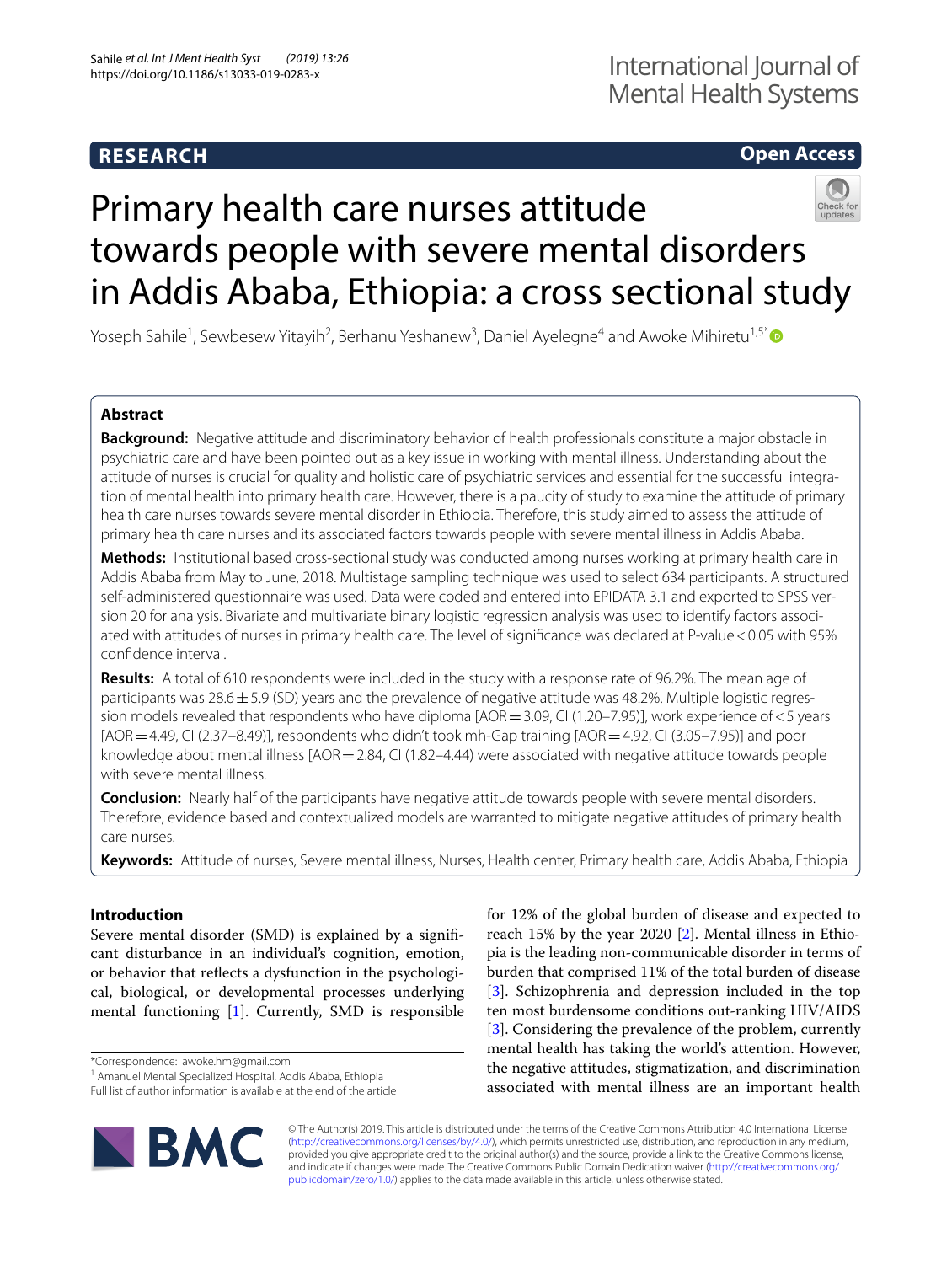issue and broadly explained by diferent segments of the population [[4,](#page-7-3) [5](#page-7-4)].

There were reports of stigmatizing behaviors from health care workers towards patients with SMD which includes ofering discouraging advice, negative remarks, rejecting behavior, and negative attitudes [\[6](#page-7-5), [7](#page-7-6)]. Taking this in account, the attitudes and knowledge of nurses on mental illness have been argued to be a major determinant of the quality and inclusive care for people with mental illness [\[8](#page-7-7)].

There is high prevalence of nurse's attitude regarding patients with severe mental disorder across the globe such as Switzerland (55.2%), Jamaica (61%), Nigeria (53%), Zimbabwe (75.6%), Tanzania (58.9%) and Kenya (75%) [[8–](#page-7-7)[12](#page-7-8)]. In Ethiopia, the prevalence ranges from 27 to 57% [\[13](#page-7-9), [14\]](#page-7-10) but the report was about general nurses attitude rather than primary health care workers.

The most frequently reported associated factors for negative attitude of mental health professionals towards people with SMD were being male, have less psychiatric nursing training, and hold junior positions tend to express less favorable attitudes towards people with mental illness  $[15, 16]$  $[15, 16]$  $[15, 16]$  $[15, 16]$  $[15, 16]$ . Primary health care nurses with less training, minor exposure and experience in mental health has also reported negative, intolerant and fearful attitudes, and perceptions towards mental illness and mentally ill people [\[16](#page-7-12), [17\]](#page-7-13).

From our experience, in Ethiopia, there seems a clear commitment for improving mental health care and increasing coverage at the highest governmental level. Primary health cares are expected for providing 'essential health care' which is universally accessible to individuals and families in the community and provide as close as possible to where people live and work. Implementation of the integration of mental health services at primary health care level was started in 2014. In order to make the integration efective, primary care health professionals were selected to be the key personnel. A study from Nigeria suggests that the major challenges of successful integration of mental health into PHC could be a negative and stigmatizing attitude [\[18](#page-7-14)] but there is very limited information in the context of Ethiopia but understanding of the attitude of these professionals is extremely important for the delivery and uptake of mental health services in primary care level. This study will offer a formative information the perception of primary health care nurses' about people with severe mental illness that may be helpful in designing appropriate training or re-training programs in Ethiopia. The finding will also help to facilitate the integration of mental health service to primary health care level. Thus, we aimed to explore primary health care nurses' attitude towards people with severe mental disorders (Fig. [1\)](#page-2-0).

## **Methods and materials**

## **Study area, design, and population**

Institution based cross sectional study was conducted from May to June, 2018. The study was conducted in Addis Ababa, the capital of Ethiopia. The city has a total of 608 health facilities including hospitals, health centers, health stations and clinics. There are 94 health centers under administrative city. Ministry of health has four tier health care systems and primary health care unit (PHCU) is the 4th tier which is near to the community. This health facility is selected as a ministry of health pilot district for integration of mental health in urban health extension package.

## **Source and study population**

All nurses who are working at government fnanced health centers in Addis Ababa were considered as source population. Participants who were available during data collection period were the study participants.

### **Sampling technique and procedure**

The minimum number of sample required for this study is determined by using single population proportion formula considering the following assumptions:

$$
n = \frac{(Z\alpha/2)^2 p (1-p)}{d^2}
$$

where  $n_i$ =minimum sample size required for the study,  $Z$ =standard normal distribution ( $Z$ =1.96) with confidence interval of 95% and  $\alpha$  = 0.05, P = proportion of attitudes in nurses in primary health care towards severe mental illness is unknown in our country; so I have used,  $P = 50\%$  (0.5), d = Absolute precision or tolerable margin of error  $(d) = 5\% = 0.05$ 

$$
n_i = \frac{(Z\alpha/2)^2 p(1-p)}{d^2} = \frac{(1.96)^2 \times 0.5(1-0.5)}{(0.05)^2} = 384
$$

So,  $n=384$  because of multistage sampling technique the calculated sample size was multiplied by 1.5. Therefore,  $n=384 * 1.5=576$ , adding 10% non-respondent rate the final sample size was $=634$ .

Thirty percent of the total health centers were selected to take adequate number of health centers to represent the source populations. When calculating 30% of the total HCs, 28 HCs was included in this study. Out of 94 HC 28 HC was selected by using simple random sampling method from lists of all HC and simple random sampling technique was used to select the study subjects and study participants were proportionally allocated to selected health centers.

$$
n_x = \frac{Nx \times n}{N}
$$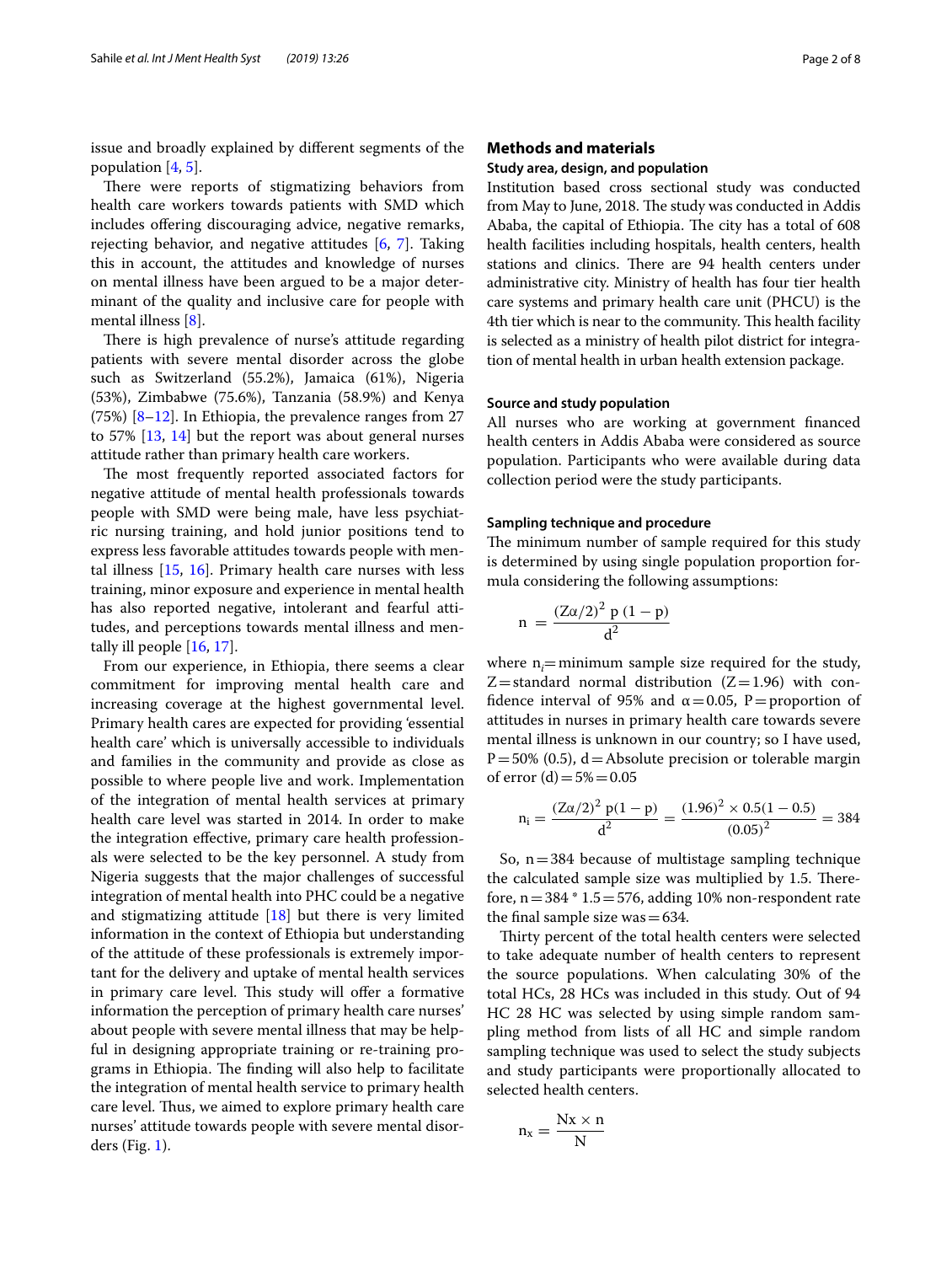

<span id="page-2-0"></span>where,  $n=$  sample size,  $n<sub>x</sub>$  = sample size in each selected health center,  $N=$ number of source population,  $N_x$  = population size in each selected health center,  $x =$ number of health centers (1,2,3,4...28)

## $n = n_1 + n_2 + n_3 + n_4 + n_5 + n_6 = 634$

## **Operational defnitions**

*Severe mental disorders* According to global mental health defnition severe mental disorders mainly includes schizophrenia, bipolar and major depression disorders.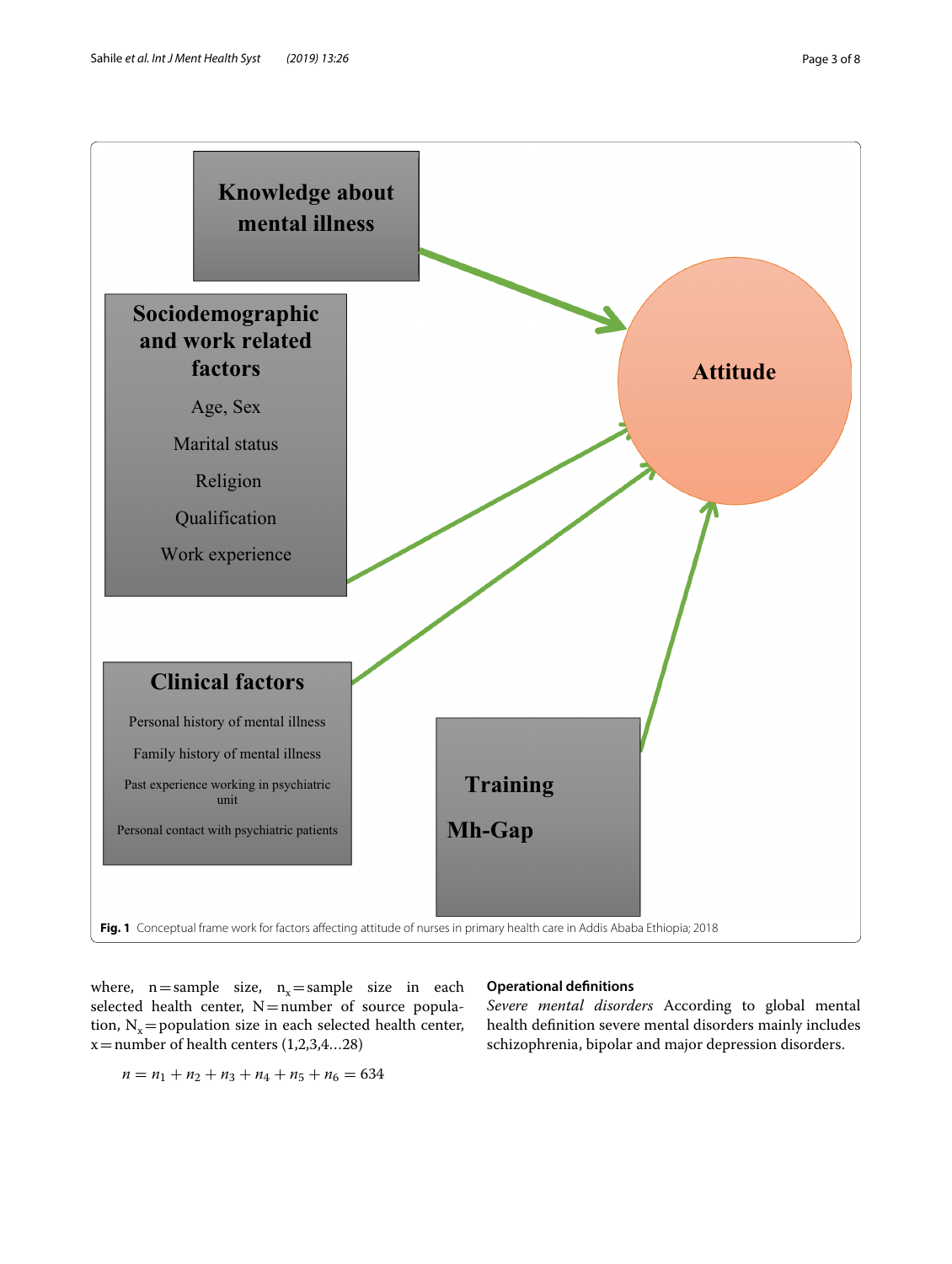*Negative attitude* greater than (>57) from MICA-4 scores.

*Mh-GAP training* WHO designed training for scaling up services for priority mental, neurological and substance use disorders.

*Knowledge* awareness about mental illness as measured by knowledge about mental illness questionnaire, National Institute of Mental Health and Neurosciences (NIMHANS), Bangalore, department of psychiatry a modifed version for health workers [[19\]](#page-7-15).

## **Inclusion and exclusion criteria**

All nurses who were working in the selected health centers during data collection period were included in the study. Psychiatric nurses were excluded from the study.

## **Data collection tools and procedures**

An adapted structured questionnaire was used to collect data about socio-demographic characteristics. Knowledge about mental illness was assessed by 13 item tool developed by National Institute of Mental Health and Neurosciences (NIMHANS), Bangalore, department of psychiatry a modifed version for health workers [\[19](#page-7-15)].

Clinicians' Attitude Scale (MICA-4), 16 item tool, was used to assess PHC nurses attitude towards people with severe mental illness. The tool was developed to assess attitudes towards severe mental illness of students or stafs in any health discipline. It is a 6-point Likert scale (''strongly agree, agree, somewhat agree, somewhat disagree, disagree and strongly disagree''). A single overall score is calculated by summing each individual item where a high overall score indicates more negative stigmatizing attitude with a possible range of 16–96 [\[20\]](#page-7-16). For the purpose of this study, categorization was done using the mean score. Subjects were categorized as having negative attitude who scores greater than or equal to mean  $(\geq 58)$ . We did pretest of the instruments and experts were consulted about the content, face and technical validities. Internal consistency of MICA-4 was 0.74 using Cronbach's alpha.

The principal investigator or the research assistant will invite participants for the study. After reading the information sheet and the consent form, data were collected from those participants who gave consent.

## **Data quality assurance**

The translated Amharic version of self-administered questionnaire was disseminated to participants. Pretest with 5% of the total sample size was done before the start of actual data collection at health centers out of the selected area. Minor language revision was made based on the findings of the pre-test. The filled questionnaire was checked daily by the principal investigator for completeness and neatness. Data collectors and supervisors were trained before data collection. The data collectors were psychiatry nurses and supervisors were MSc psychiatry professionals.

## **Data processing and analysis**

Data was coded and entered in-to EPIDATA 3.1 for cleaning, storing, and recording. The data were exported to SPSS version 20 for analysis. Descriptive statistics (frequencies, percentages, cross tabulations) were used to summarize the sociodemographic and other preliminary data. Bivariate and multivariate binary logistic regression analysis was used to identify factors associated with attitude of nurses in primary health care. The level of significance was declared at P-value  $< 0.05$  with 95% confidence interval.

## **Ethical considerations**

Ethical clearance was obtained from University of Gondar institutional review board, Amanuel Mental Specialized Hospital ethical review committee and Addis Ababa health bureau Ethical review committee (ERC). Written Informed consent was obtained from each participant during data collection. All participants were informed about the aim and purpose of the study. Study participants were given the right to refuse or withdraw from participation at any time during data collection. All personal information was kept entirely confdential.

## **Results**

## **Socio‑demographic characteristics of respondents**

The response rate was  $610$  (96.2%), out of  $634$  study participants. Four hundred thirty (70.5%) of the study participants were female. The mean age of participants was  $28.6 \pm 5.9$  (SD) years with range of 20 and 55 years. Majority of the respondents, 440 (72.0%) were in the age category of 20–29 years. Among the total participants 408 (66.9%) were orthodox Christian religion followers, 342 (56.1%) were single, 344 (56.1%) have diploma by qualifcation and 440 (72.1%) of the respondents have<5 years work experience (Table [1](#page-4-0)).

### **Mental health training**

Among 610 respondents, 196 (32.1%) of them were trained mh-GAP training (Fig. [2\)](#page-4-1).

## **Clinical related factors with nurses' attitude towards people with severe mental disorders**

Related with clinical factors, 60 (9.8%) of the respondents have family history of mental illness. Twenty-four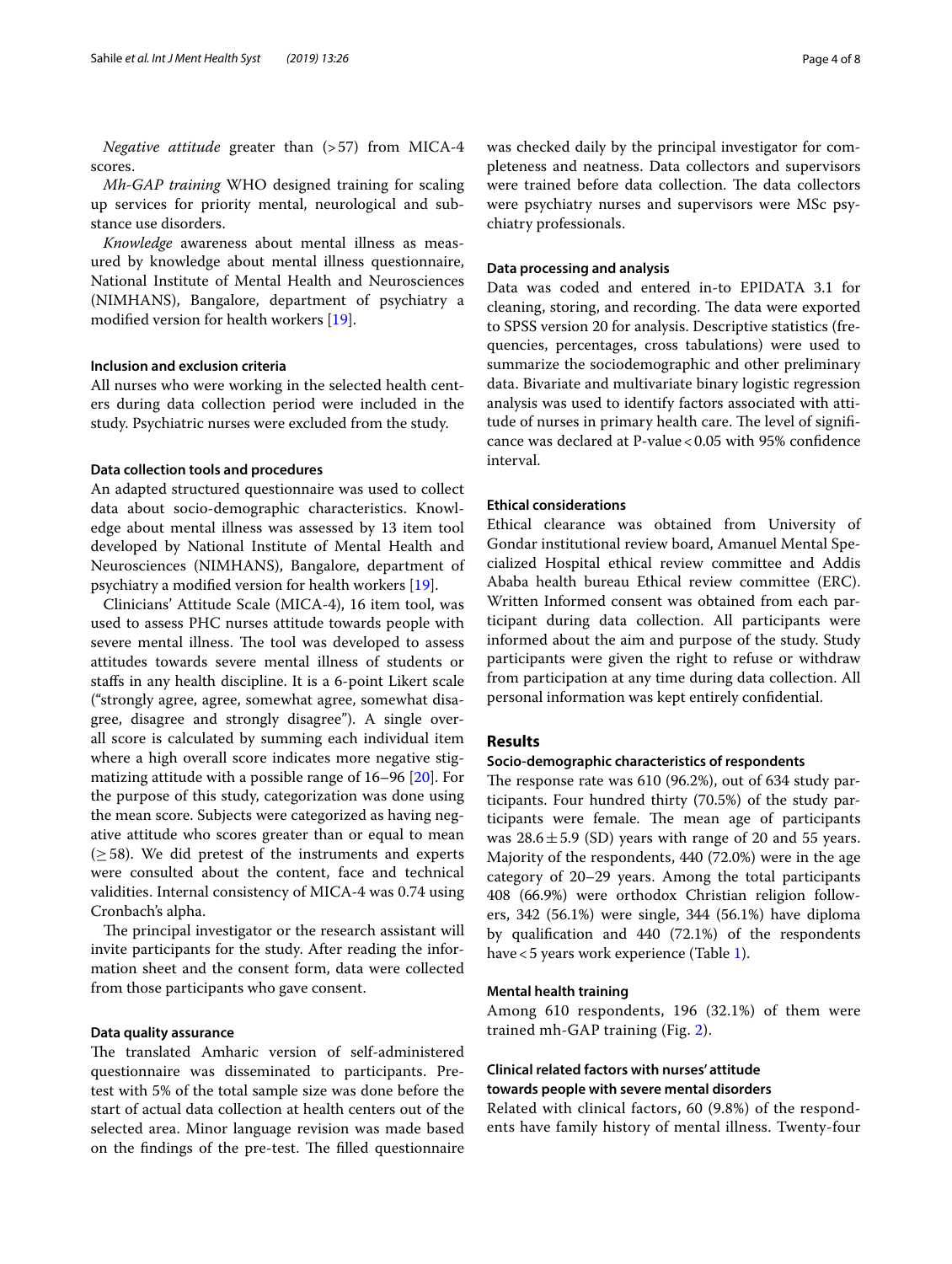| <b>Variables</b>          | Category            | Frequency | Percent |
|---------------------------|---------------------|-----------|---------|
| Sex                       | Male                | 180       | 29.5    |
|                           | Female              | 430       | 70.5    |
| Age                       | $20 - 29$           | 440       | 72.0    |
|                           | $30 - 39$           | 134       | 22.0    |
|                           | $40 - 49$           | 18        | 3.0     |
|                           | > 50                | 18        | 3.0     |
| Religion                  | Orthodox            | 408       | 66.9    |
|                           | Muslim              | 100       | 16.4    |
|                           | Protestant          | 96        | 15.7    |
|                           | Others <sup>a</sup> | 6         | 1.0     |
| Marital status            | Single              | 342       | 56.1    |
|                           | Married             | 246       | 40.3    |
|                           | Others <sup>b</sup> | 22        | 3.6     |
| <b>Educational status</b> | Diploma             | 344       | 56.4    |
|                           | <b>BSc</b>          | 231       | 37.9    |
|                           | <b>MSc</b>          | 35        | 5.7     |
| Work experience           | $\leq 5$            | 440       | 72.1    |
|                           | $6 - 10$            | 66        | 10.8    |
|                           | $\geq$ 11           | 104       | 17.1    |
| Working department        | Medical             | 316       | 51.8    |
|                           | <b>MCH</b>          | 146       | 23.9    |
|                           | Emergency           | 62        | 10.2    |
|                           | Surgical            | 46        | 7.5     |
|                           | ART                 | 40        | 6.6     |

<span id="page-4-0"></span>**Table 1 Socio-demographic characteristics of primary health care nurses in Addis Ababa, 2018**

N.B. <sup>a</sup>Catholic, Jehovah, Wakifeta, <sup>b</sup>widowed, divorced

(38.7%) of them have frst degree relatives by their relation with the patient (Table [2](#page-4-2)).

## **Knowledge of nurses in primary health care about people with severe mental illness**

From the total participants of the study, 368 (60.3%) of the respondents have good knowledge about people with severe mental disorders which was evidenced by answering 9 out of 13 knowledge questions correctly (Fig. [3\)](#page-5-0).

## **Attitudes of nurses working in primary health care towards people with severe mental illness**

Among 610 participants, 294 (48.2%) of nurses have negative attitude towards people with severe mental illness by scoring above the mean (58) of the total score of mental illness clinicians attitude scale (MICAs) (Fig. [4\)](#page-5-1).

## **Factors associated with negative attitude**

Bi-variate and multivariate analysis was done to test the association between diferent variables and negative



<span id="page-4-2"></span><span id="page-4-1"></span>**Table 2 Clinical factors for attitude and associated factors of primary health care nurses towards people with severe mental illness in Addis Ababa, 2018**

| <b>Variables</b>                                            | Category |      |     |      |  |  |
|-------------------------------------------------------------|----------|------|-----|------|--|--|
|                                                             | Yes      | %    | Νo  | $\%$ |  |  |
| Presence of mental illness in the family                    | 60       | 9.8  | 550 | 90.2 |  |  |
| Personal experience of mental illness                       | 74       | 121  | 536 | 87.9 |  |  |
| Knowing someone with mental illness<br>other than a patient | 359      | 58.9 | 251 | 411  |  |  |
| Work experience at psychiatric unit                         | 65       | 10 / | 545 | 89.3 |  |  |

attitude. Variables which were associated ( $P \le 0.25$ ) in the bi-variate analysis was run in the multivariate analysis. As a result of this, the following variables were associated to attitude of nurses: educational status (qualifcation), work experience, mental health training (mh-GAP) and knowledge about mental illness (Table [3\)](#page-6-0).

The odds of developing negative attitude among nurses' with educational status of diploma was  $3.06$   $[AOR = 3.06]$ (95% CI 1.18, 7.89)] times higher as compared to participants who hold MSc. The likelihood of having negative attitude among nurses having work experience of<5 years were 4.53 [AOR=4.53 (95% CI 2.39–8.56)] times higher as compared to those who have work experience  $\geq$  11 years. The odds of developing negative attitude among nurses who had no mental health training were about 4.88 [AOR=4.88 (95% CI 3.02–7.89)] times higher as compared to those participants who had training. The odds of having negative attitude among nurses who have poor knowledge about mental illness were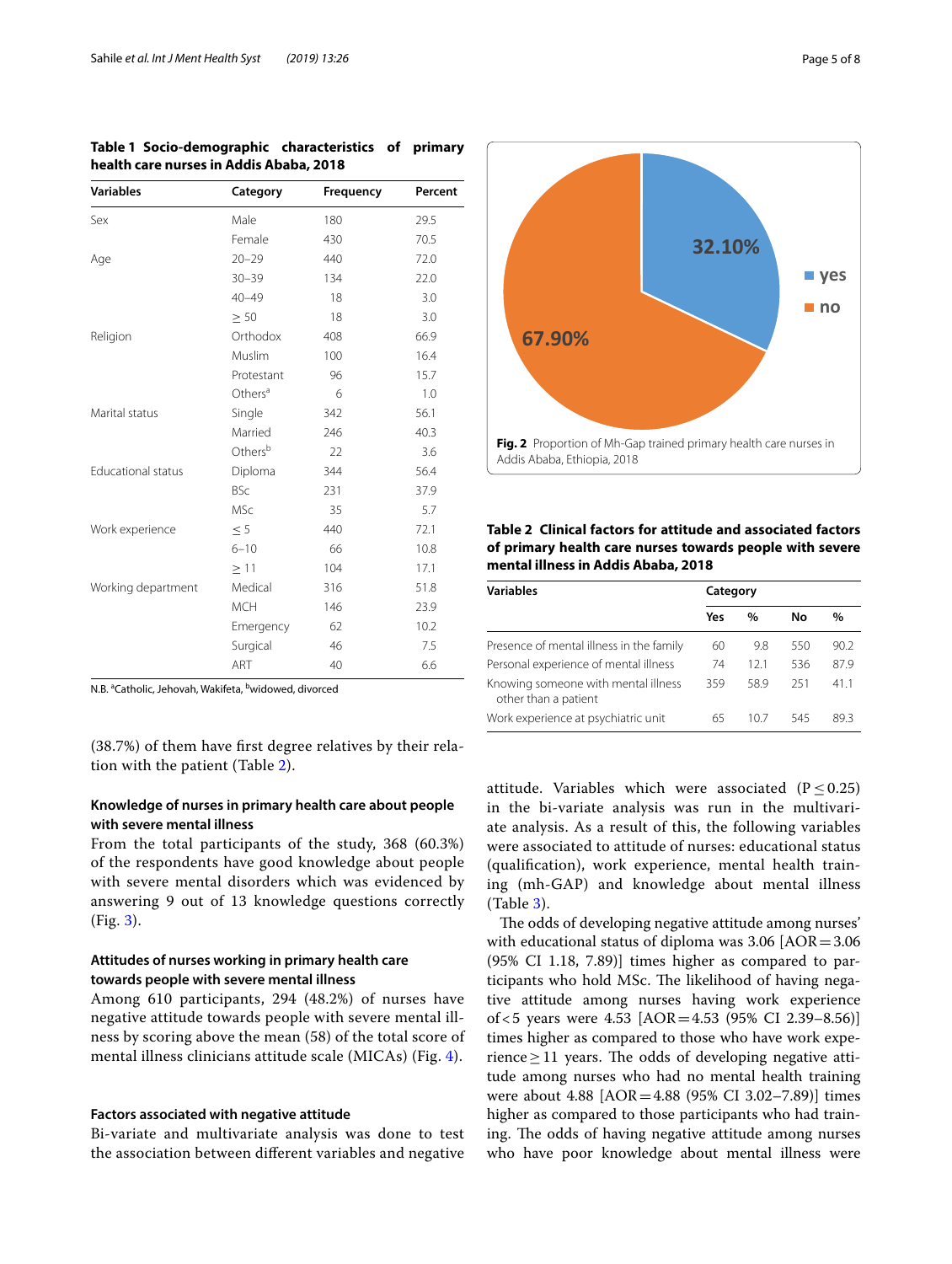

<span id="page-5-0"></span>

<span id="page-5-1"></span>2.84 [AOR=2.84, (95% CI 1.82–4.44)] times higher than those who have good knowledge.

## **Discussion**

This study was the first attempt to ascertain attitude and associated factors towards people with severe mental disorders among nurses who are working in primary health care in cities, Ethiopia. The current study indicated relatively high prevalence of negative attitude among primary health care nurses towards people with severe mental disorders. The current finding was consistent with in a study conducted in other high and low resources settings such as Jamaica, Switzerland, Malaysia, and Greece [[21](#page-7-17)[–23](#page-7-18)]. The prevalence of attitude of nurses towards people with SMD was very high in African settings such as in Kenya, Tanzania, Zambia, South Africa and Nigeria. This implies that negative attitude of primary health care nurses towards people with SMD is a global problem [\[6](#page-7-5), [10](#page-7-19), [11](#page-7-20), [24](#page-7-21)]. Similar explanatory model of mental illness and poor prognosis of the disorder across diferent settings might be the reasons. In some cultures nurses might explain supernatural causes for SMD and in settings where there is no efective interventions, in Africa, negative attitude might be higher.

The different in psychometric properties of different instruments across diferent settings might revealed different prevalent outcomes. To mention few of the instruments, opinion about mental illness scale, attitude scale for mental illness (ASMI), attitude scale for mental illness (ASMI) and community attitude towards mental illness scale were used in Kenya, South Africa, Zambia and Nigeria respectively.

Against the above fndings, positive attitude towards people with severe mental disorders were reported from Bhutan, India, and Sweden among mental health nurses  $[23, 25, 26]$  $[23, 25, 26]$  $[23, 25, 26]$  $[23, 25, 26]$  $[23, 25, 26]$  $[23, 25, 26]$  $[23, 25, 26]$ . The difference with the current study and previous reports might be due to diferences in that the theoretical training, increased interpersonal contact with people with mental illness, education and clinical experience in mental health which are important indicators for reduced negative attitude towards people with mental disorders.

In Ethiopia, slightly diferent prevalence reports have been reported from hospital nurses [\[13](#page-7-9), [14\]](#page-7-10). Slight diferences could be explained by the use of diferent measures of outcome. Of course, availability of training and exposure to the treatment of people with SMD could contribute for outcome diferences.

Professional qualifcations (nurses who have diploma) were 2.96 times more likely to have negative attitude than those with educational level of MSc. This is supported by study in Ethiopia among nurses working in public hospitals and study done in South Africa Durban among general nurses  $[13, 27]$  $[13, 27]$  $[13, 27]$  $[13, 27]$ . This finding reveal that nurses with higher educational level will have less stigmatizing attitude than those with lower level of educational status, and professionals with increased academic level will have the opportunity to have more theoretical knowledge about mental illness and the chance to have frequent contact with individuals with mental illness [\[27\]](#page-7-24).

According to the current study, primary health care nurse with work experience of less than 5 years were 4.84 times more likely to have negative attitude than nurses with work experience of more than 11 years. This study is supported by studies from other settings in Ethiopia and abroad, South Africa and Nigeria [\[13,](#page-7-9) [28](#page-7-25)]. But this fnding is diferent from a study from Bhutan among general nurses which implies that nurses with work experience of more than 20 years were signifcantly associated with negative attitudes than who have less clinical experience. This might be due to inadequate education especially with regard to working with people with serious mental disorder and the instrument was designed to assess the attitude of the community rather than clinicians attitude [\[27](#page-7-24)].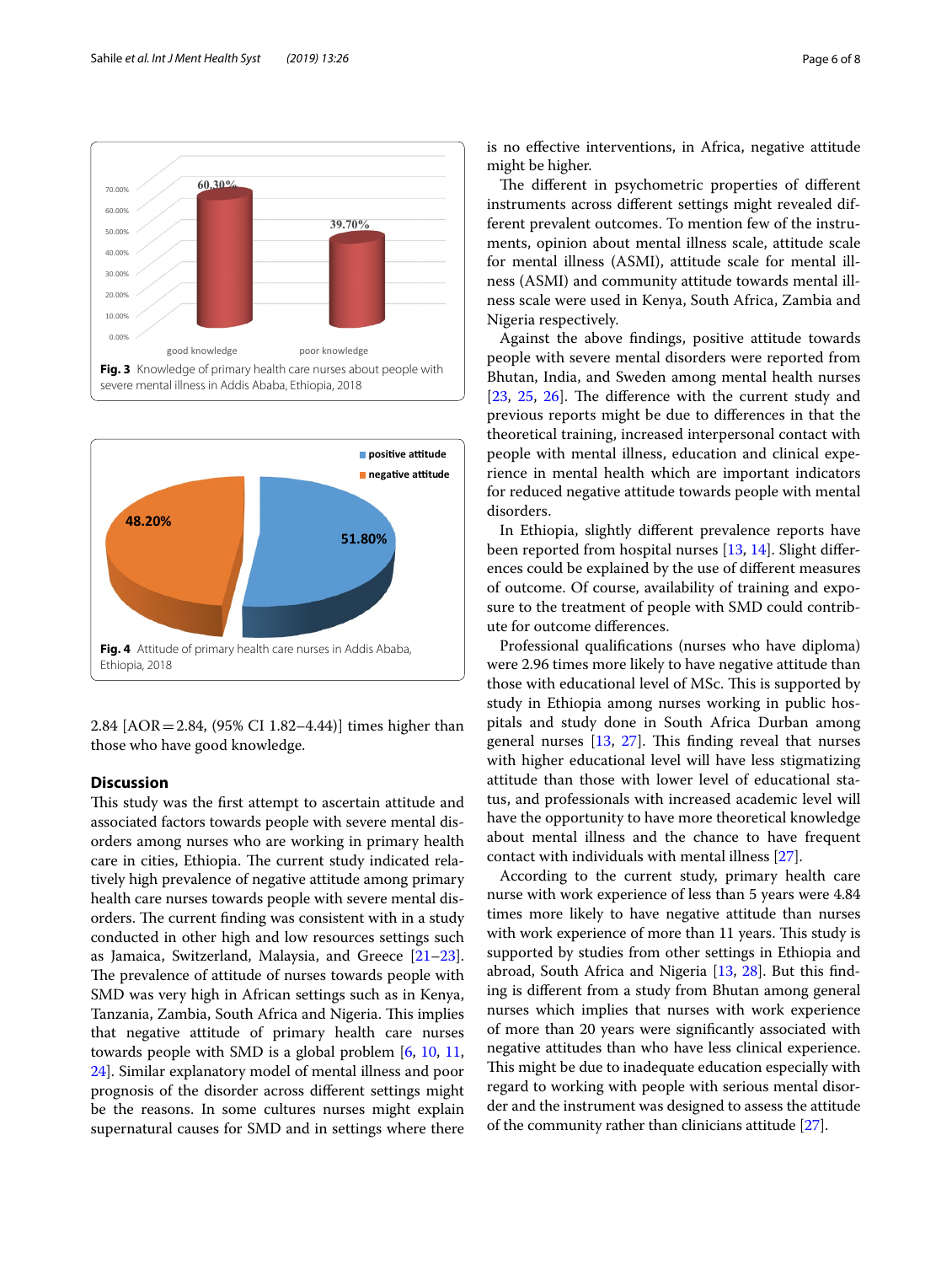| <b>Variables</b>                 | <b>Attitude status</b>                            |                 | COR (95% CI)           | AOR (95% CI)         | P value |  |
|----------------------------------|---------------------------------------------------|-----------------|------------------------|----------------------|---------|--|
|                                  | Positive                                          | <b>Negative</b> |                        |                      |         |  |
| <b>Educational status</b>        |                                                   |                 |                        |                      |         |  |
| Diploma                          | 109                                               | 235             | 4.132 (1.98-8.60)      | $2.96(1.17 - 7.48)$  | 0.021   |  |
| <b>BSc</b>                       | 184                                               | 47              | $0.490(0.22 - 1.05)$   | $0.405(0.16 - 1.08)$ | 0.07    |  |
| <b>MSc</b>                       | 23                                                | 12              | 1                      | 1                    |         |  |
| Work experience                  |                                                   |                 |                        |                      |         |  |
| $\leq 5$                         | 172                                               | 268             | 7.44 (4.32-12.8)       | 4.84 (2.57-9.14)     | 0.001   |  |
| $6 - 10$                         | 58                                                | 8               | $0.659(0.269 - 1.616)$ | $0.24(0.20 - 1.50)$  |         |  |
| $\geq$ 11                        | 86                                                | 18              |                        | 1                    |         |  |
| Mental health training (mh-GAP)  |                                                   |                 |                        |                      |         |  |
| Yes                              | 147                                               | 49              |                        | 1                    | 0.001   |  |
| No                               | 169                                               | 245             | 4.349 (2.980-6.347)    | 4.95 (3.07-7.96)     |         |  |
| Family history of mental illness |                                                   |                 |                        |                      |         |  |
| Yes                              | 48                                                | 12              |                        | 1                    |         |  |
| <b>No</b>                        | 268                                               | 282             | $1.56(1.09 - 2.67)$    | $1.52(0.74 - 3.12)$  | 0.25    |  |
|                                  | Personal experience of mental illness             |                 |                        |                      |         |  |
| Yes                              | 55                                                | 19              |                        | $\mathbf{1}$         |         |  |
| <b>No</b>                        | 261                                               | 275             | 3.050 (1.763-5.278)    | 1.325 (0.617-2.843)  | 0.47    |  |
|                                  | Previous experience of working in psychiatry unit |                 |                        |                      |         |  |
| Yes                              | 53                                                | 12              | $\mathbf{1}$           | 1                    | 0.07    |  |
| <b>No</b>                        | 263                                               | 282             | 4.736 (2.475-9.060)    | 2.319 (0.930-5.782)  |         |  |
|                                  | Knowledge about severe mental illness             |                 |                        |                      |         |  |
| Good                             | 240                                               | 128             |                        | 1                    | 0.001   |  |
| Poor                             | 76                                                | 166             | 4.095 (2.898-5.788)    | 2.83 (1.82-4.39)     |         |  |

<span id="page-6-0"></span>

|  | Table 3 Bi-variate and multivariate factors associated with primary health care nurses attitude towards people |  |  |  |  |  |
|--|----------------------------------------------------------------------------------------------------------------|--|--|--|--|--|
|  | with severe mental illness in Addis Ababa 2018 ( $N = 610$ )                                                   |  |  |  |  |  |

Regarding to mental health training nurses who didn't take mental health training was more likely to show negative attitude than those who had training by 4.95 times. This is in line with studies done in Taiwan, Republic of Ireland and Finland where nurses with less mental health training endorsed negative and stigmatizing attitude for people with severe mental disorders  $[15, 17]$  $[15, 17]$  $[15, 17]$  $[15, 17]$  $[15, 17]$ . This is known that health training, clinical experience and increased interpersonal contact with people with mental disorders would reduce negative and stigmatizing attitude  $[6]$  $[6]$ . The odds of having negative attitude among nurses with poor knowledge about mental illness were 2.83 times higher as compared to nurses with good knowledge. This aligns with the fndings in the WHO report and a study conducted in Sweden  $[8, 29]$  $[8, 29]$  $[8, 29]$  $[8, 29]$  which could be explained by lack of adequate training and less supervision by mental health teams as a cause of lack of knowledge. Accordingly, it might be argued that increased level of training have the efect of bringing about a decrease in negative attitude among nurses concerning people with mental disorders and this would reinforce the impression that increased level of knowledge about mental illness has a direct bearing on attitude development among the nurses [[30](#page-7-27)].

## **Conclusion**

About half of the participants have negative attitude towards people with severe mental disorders. Educational status, mental health training, professional experience and knowledge about mental illness were significantly associated with negative attitude. Therefore, it is important to re-initiate training programs for the primary health care nurses to reduce negative attitudes towards people with severe mental disorders.

### **Abbreviations**

AOR: adjusted odds ratio; CAMI: community attitude towards mental illness; CI: confdence interval; COR: crude odds ratio; EPI INFO: epidemiological data; HC: health center; KAP: knowledge, attitude and practice; LMICs: low and middle income countries; PHC: primary health care; SMI: severe mental illness; SPSS: statistical package for social sciences; WHO: World Health Organization.

#### **Authors' contributions**

YS designed the study. SY, BY, AM, DA conducted the study, analyzed data, developed the manuscript. All authors read and approved the fnal manuscript.